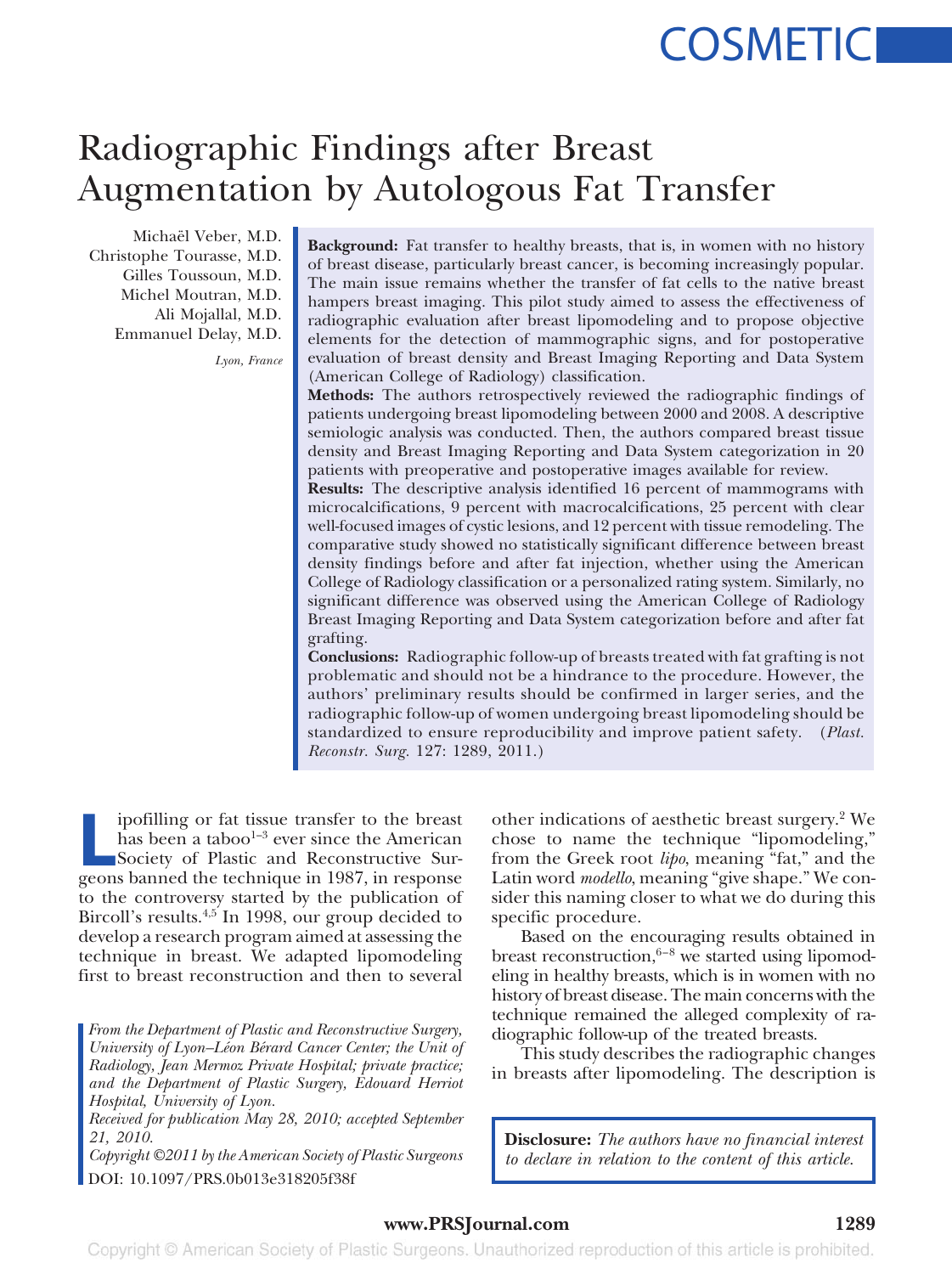based on the American College of Radiology Breast Imaging Reporting and Data System classification used before and after the procedures.<sup>1,2</sup> The aim of our study is to determine whether the transfer of fat tissue to the native breast hampered breast imaging and follow-up.

#### **PATIENTS AND METHODS**

The study was conducted at the cancer institute of Lyon, France, with the approval of the institutional review board. All patients had received information on the surgical procedure<sup>3</sup> and had signed a consent form before undergoing fat grafting. A retrospective study of 76 women undergoing breast lipomodeling in native breast was conducted between 2000 and 2008. Selected patients were informed of the study, and accepted to participate, by telephone or at follow-up visits. Mean age at inclusion in the study was  $38.16 \pm 17.3$ years, with a mean body mass index of 22.49  $\pm$ 3.06. Four major indications were chosen: breast augmentation without implant (two cases), Poland syndrome (15 cases), tuberous breast (17 cases), and combination with mastopexy (42 cases). All patients were operated on by the senior author (E.D.).

The inclusion criteria were patients undergoing lipomodeling to the breast for the previously cited indications with postoperative mammograms and at least 1-year follow-up. Exclusion criteria were patients with less than 1-year follow-up or those for whom postoperative mammograms were missing, either because they had not yet been taken or because the patient had been followed outside the hospital and images were not available (Table 1).

Fat tissue was collected and prepared using the standard procedure described by Coleman, with only minor variations.9 Then, fat tissue was injected in multiple layers and multiple directions, from deep to superficial areas and from retropectoral to subcutaneous tissues, following a tridimensional grid pattern. When lipomodeling was

**Table 1. Inclusion Criteria for Descriptive Radiographic Study**

|                         | No. of<br><b>Patients</b> |
|-------------------------|---------------------------|
| Patients included       | 31                        |
| Patients followed       |                           |
| outside the hospital    | 25                        |
| Mammograms $\leq$ f yr  | 13                        |
| Postoperative mammogram |                           |
| not yet available       |                           |
| Total                   | 76                        |

combined with mastopexy, injections were made to the upper inner quadrant of the breast to achieve fullness in the cleavage area. A total of 113 procedures were performed in 76 patients, with an average of  $1.37 \pm 0.63$  procedures per patient.

#### **Descriptive Analysis**

Thirty-one postoperative mammograms were reviewed for identification of areas of fat necrosis and microcalcifications or macrocalcifications. The 31 mammograms were divided into one patient undergoing cosmetic breast augmentation, four for correction of Poland syndrome, five for correction of tuberous breasts, and 21 in combination with mastopexy (Table 2). A detailed description of specific semiologic patterns associated with breast lipomodeling has already been published.10

#### **Comparative Study**

We compared breast density and American College of Radiology Breast Imaging Reporting and Data System II classification in 20 patients before and after breast lipomodeling (a total of 40 mammograms). All mammograms were reviewed in pretreatment/posttreatment pairs by an experienced breast radiologist blinded to which images had been taken before or after treatment. The date of the mammogram and the type of associated procedure were scratched out to avoid biases. Of these 20 patients, one had undergone cosmetic breast augmentation, one had undergone correction of Poland syndrome, and 18 had undergone a combination of lipomodeling and mastopexy (Table 3).

Mammograms were assessed using the American College of Radiology Breast Imaging Reporting and Data System II classification.<sup>11</sup> Standard mammographic reports classified the lesions into four categories, American College of Radiology categories 1, 2, 3, and 4, following the recommendations of the American College of Radiology. Breast density was measured using the international American College of Radiology index. However, given the subjective and vague nature of this criterion, we applied a more complex personalized scale in which each American College of Radiology category was divided into three sublevels to account for variations within each category. For instance, American College of Radiology category 2 tissue masses (density, 25 to 50 percent) could be noted 2.25 (corresponding to 25 to 33 percent density), 2.5 (between 34 and 42 percent), or 2.75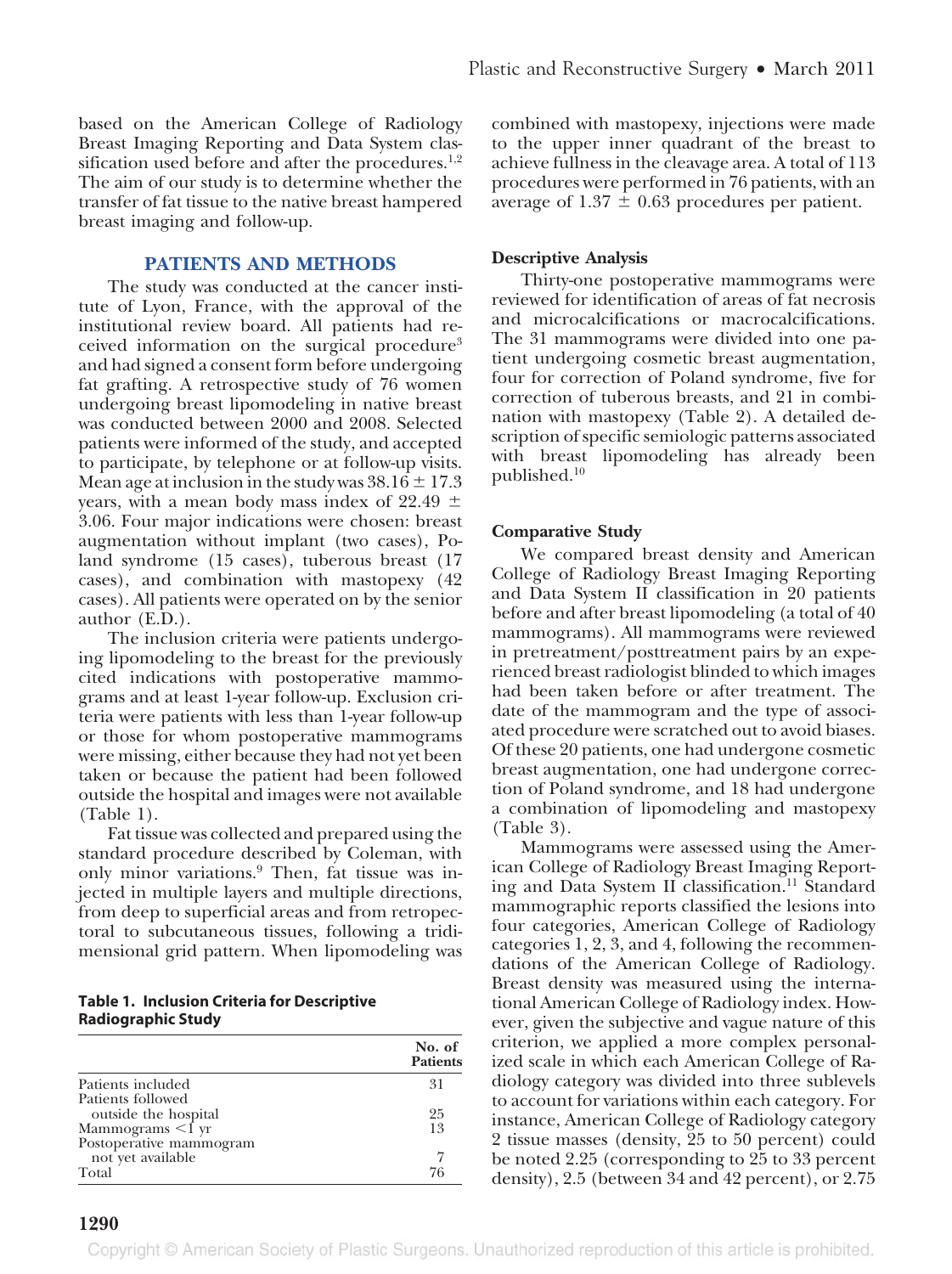|            | Volume     |            |                   |                        |                |
|------------|------------|------------|-------------------|------------------------|----------------|
| Breast No. | Age $(yr)$ | <b>BMI</b> | Injected $(cm3)$  | <b>Type of Surgery</b> | <b>Courses</b> |
| 21         | 17         | 26.7       | $100 + 340$       | <b>ST III R</b>        |                |
| 25         | 22         | 21.3       | $265 + 320 + 270$ | POL III R              | 23322          |
| 28         | 29         | 20.3       | $260 + 350 + 157$ | POL II R               |                |
| 29         | 20         | 21.7       | $227 + 200$       | POL I L                |                |
| 30         | 24         | 21.5       | $276 + 245$       | POL IR                 |                |
| 37         | 51         | 20.6       | 150               | $PEXY + LIPO L$        |                |
| 38         | 62         | 20.7       | 150               | $PEXY + LIPO R$        |                |
| 39         | 62         | 20.7       | 60                | $PEXY + LIPO L$        |                |
| 42         | 57         | 21.7       | 32                | $PEXY + LIPO L$        |                |
| 48         | 52         |            | 60                | PEXY + LIPO L          |                |
| 51         | 51         | 26         | 65                | $PEXY + LIPO L$        |                |
| 52         | 63         | 23.6       | 90                | PEXY + LIPO R          |                |
| 54         | 27         | 20.4       | $144 + 317$       | ST II R                | $\overline{2}$ |
| 58         | 59         |            | 48                | $PEXY + LIPO L$        |                |
| 59         | 60         |            | 25                | $PEXY + LIPO L$        |                |
| 61         | 51         | 23         | 22                | $PEXY + LIPO R$        |                |
| 63         | 55         | 22.6       | 40                | $PEXY + LIPO L$        |                |
| 64         | 46         | 20.7       | 158               | $PEXY + LIPO R$        |                |
| 66         | 20         | 20.4       | 100               | <b>ST III R</b>        |                |
| 67         | 20         | 20.4       | 100               | <b>ST III L</b>        |                |
| 68         | 64         | 23.8       | 120               | $PEXY + LIPO L$        |                |
| 69         | 50         | 18.9       | 54                | $PEXY + LIPO L$        |                |
| 70         | 20         | 25.3       | $300 + 140$       | ST II R                | $\overline{2}$ |
| 72         | 64         | 27.7       | 50                | $PEXY + LIPO L$        |                |
| 73         | 28         | 18         | 113               | $PEXY + LIPO R$        |                |
| 74         | 55         | 29.3       | 80                | $PEXY + LIPO L$        |                |
| 75         | 48         | 26.5       | 70                | PEXY + LIPO L          |                |
| 78         | 44         | 22.3       | 71                | AA L                   |                |
| 79         | 50         | 26.2       | 30                | $PEXY + LIPO R$        |                |
| 80         | 51         | 22.5       | 100               | $PEXY + LIPO L$        |                |
| 81         | 48         | 20.2       | 130               | $PEXY + LIPO L$        |                |
| 82         | 53         | 20.1       | 210               | $PEXY + LIPO L$        |                |
| 86         | 48         | 18.9       | 126               | $PEXY + LIPO R$        |                |

|  | Table 2. Clinical Characteristics of the 31 Patients Included in the Descriptive Radiographic Study |  |  |  |
|--|-----------------------------------------------------------------------------------------------------|--|--|--|
|--|-----------------------------------------------------------------------------------------------------|--|--|--|

BMI, body mass index; ST, tuberous breast; POL, Poland syndrome; LIPO, lipomodeling; AA, aesthetic breast augmentation; PEXY, mastopexy; R, right; L, left.

#### **Table 3. Clinical Series of 20 Patients Included in Comparative Radiographic Study**

|            | Volume     |      |                   |                        |                |
|------------|------------|------|-------------------|------------------------|----------------|
| Breast No. | Age $(yr)$ | BMI  | Injected $(cm3)$  | <b>Type of Surgery</b> | <b>Courses</b> |
| 28         | 19         | 20.3 | $260 + 350 + 157$ | POL II R               | 3              |
| 37         | 51         | 22.5 | 150               | $PEXY + LIPO L$        |                |
| 38         | 62         | 20.7 | 150               | $PEXY + LIPO R$        |                |
| 39         | 62         | 20.7 | 60                | PEXY + LIPO L          |                |
| 42         | 57         | 21.8 | 32                | $PEXY + LIPO L$        |                |
| 58         | 59         |      | 48                | $PEXY + LIPO L$        |                |
| 59         | 60         |      | 25                | PEXY + LIPO L          |                |
| 61         | 51         | 23   | 22                | $PEXY + LIPO R$        |                |
| 62         | 53         | 23   | 110               | $PEXY + LIPO L$        |                |
| 64         | 46         | 20.7 | 158               | $PEXY + LIPO R$        |                |
| 68         | 64         | 23.8 | 120               | PEXY + LIPO L          |                |
| 69         | 50         | 18.9 | 54                | PEXY + LIPO L          |                |
| 72         | 50         | 27.7 | 50                | $PEXY + LIPO L$        |                |
| 75         | 48         | 26.5 | 70                | PEXY + LIPO L          |                |
| 78         | 44         | 22.2 | 71                | AA L                   |                |
| 79         | 50         | 26.2 | 30                | $PEXY + LIPO R$        |                |
| 81         | 48         | 20.3 | 130               | $PEXY + LIPO L$        |                |
| 82         | 53         | 20.2 | 210               | $PEXY + LIPO L$        |                |
| 83         | 54         | 22.4 | 20                | PEXY + LIPO L          |                |
| 84         | 57         | 32.7 | 20                | PEXY + LIPO R          |                |

BMI, body mass index; POL, Poland syndrome; LIPO, lipomodeling; AA, aesthetic breast augmentation; PEXY, mastopexy; R, right; L, left.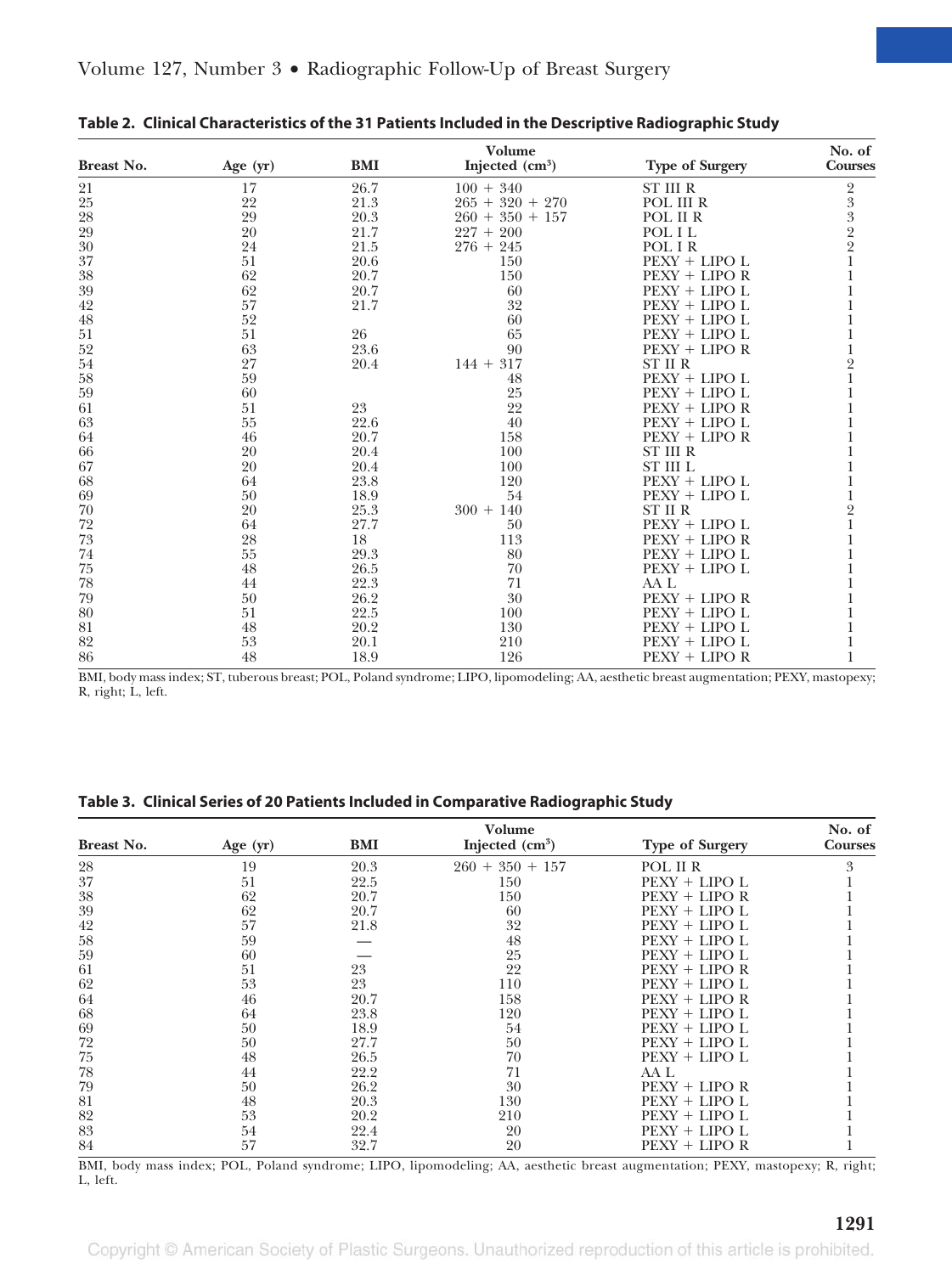(between 43 and 50 percent) by the radiologist, thus allowing more accurate assessment of the breasts. Two hypotheses were tested in this study: the existence of a significant difference between prelipomodeling and postlipomodeling breast density, and the existence of a significant difference in American College of Radiology ratings before and after breast lipomodeling.

#### **Statistical Analysis**

The median S1 and S2 populations (S1, prelipomodeling data; S2, postlipomodeling data) were compared using Wilcoxon's test and a Wilcoxon's signed rank test, a nonparametric test for comparing continuous variables in small paired samples  $(n < 30)$ , and a significance level of  $0.05$ (or  $p < 0.05$ ).

#### **RESULTS**

#### **Descriptive Analysis**

Thirty-one postlipomodeling mammograms were available for analysis, with a median radiographic follow-up period of  $16.2 \pm 13.5$  months. An average of 200.8  $\pm$  64.8 cc of fat was injected into each breast. Most patients had one injection per breast; only three had two injections for the correction of tuberous breasts, and four had two or even three injections for correction of Poland syndrome.

In 17 cases (54 percent), we found no radiographic abnormality. Microcalcifications were visible on five mammograms (16 percent). These small (<2 mm), round deposits were either isolated or associated with small, pale fat nodules, and were presumably calcified remnants of necrotic fat cells. They were classified as benign (Breast Imaging Reporting and Data System II) in conformity with the criteria of Le Gal et al. $^{10}$  Macrocalcifications were found in three of the 31 cases (9 percent), and eight mammograms showed clear, well-focused images of cystic lesions. These small, homogeneous fatty lesions were surrounded by a thin, dense cell layer and sometimes were associated with wall calcifications. They likely indicated fatty cysts, a feature typical of areas of fat necrosis on ultrasound images. These lesions were also classified as benign (Breast Imaging Reporting and Data System II) (Fig. 1).

Finally, four mammograms (12 percent) showed radiographic signs of architectural distortion characterized by well-circumscribed nonconfluent areas of variable tissue density, with thick parenchymatous zones of scar tissue (Fig. 2). All were seen in patients undergoing fat injection combined with mastopexy and occurred in the area of the mastopexy scar, as seen on the frontview mammogram in Figure 2, *left*.

#### **Comparative Study**

Forty breast mammograms, 20 images taken before and 20 taken after lipomodeling, were collected for the study. An average of  $90 \pm 65.2$ cc of fat was injected into each breast. Nearly all patients had only one injection per breast; only one had three injections for treatment of Poland syndrome. Pairs were compared using the Wilcoxon test. Regarding breast tissue density, the analysis revealed no significant difference before and after lipomodeling, whether using the international American College of Radiology classification (*Wilcoxon*,  $W = 200$  and  $p = 1$ ; thus,  $p > 0.05$ ) or a revised personalized rating system (*Wilcoxon W* = 195.5 and  $p = 0.911$ ; thus,  $p >$ 0.05; signed rank test,  $p = 0.8438$ ) (Table 4). The same method was used to compare American College of Radiology classifications (Breast Imaging Reporting and Data System II) before and after the procedure (Table 5).

Based on mammographic images taken before lipomodeling, 35 percent of the patients were classified as American College of Radiology category 1, 60 percent were classified as American College of Radiology category 2, and 5 percent were classified as American College of Radiology category 3. After the procedure, 35 percent were classified as American College of Radiology category 1 and 65 percent were classified as American College of Radiology category 2. The comparison showed no statistically significant difference between prelipomodeling and postlipomodeling results (*Wilcoxon W* = 200,  $p = 1$ ; thus,  $p > 0.05$ ; signed rank test,  $p = 1$ ).

#### **DISCUSSION**

Very few studies have systematically and comprehensively addressed the radiographic outcome of fat grafting to the breast, as previously performed in women undergoing complete breast reconstruction or partial surgical reconstruction after breast cancer conservative surgery. $6-12$  Published studies reporting signs of fat necrosis are mainly case reports and give little information on the procedure. In particular, we know that the experience of the surgeon with the technique is essential.<sup>2</sup> In that regard, the series published by Carvajal and Patino $13$  seems to be the only methodologically sound study in the literature.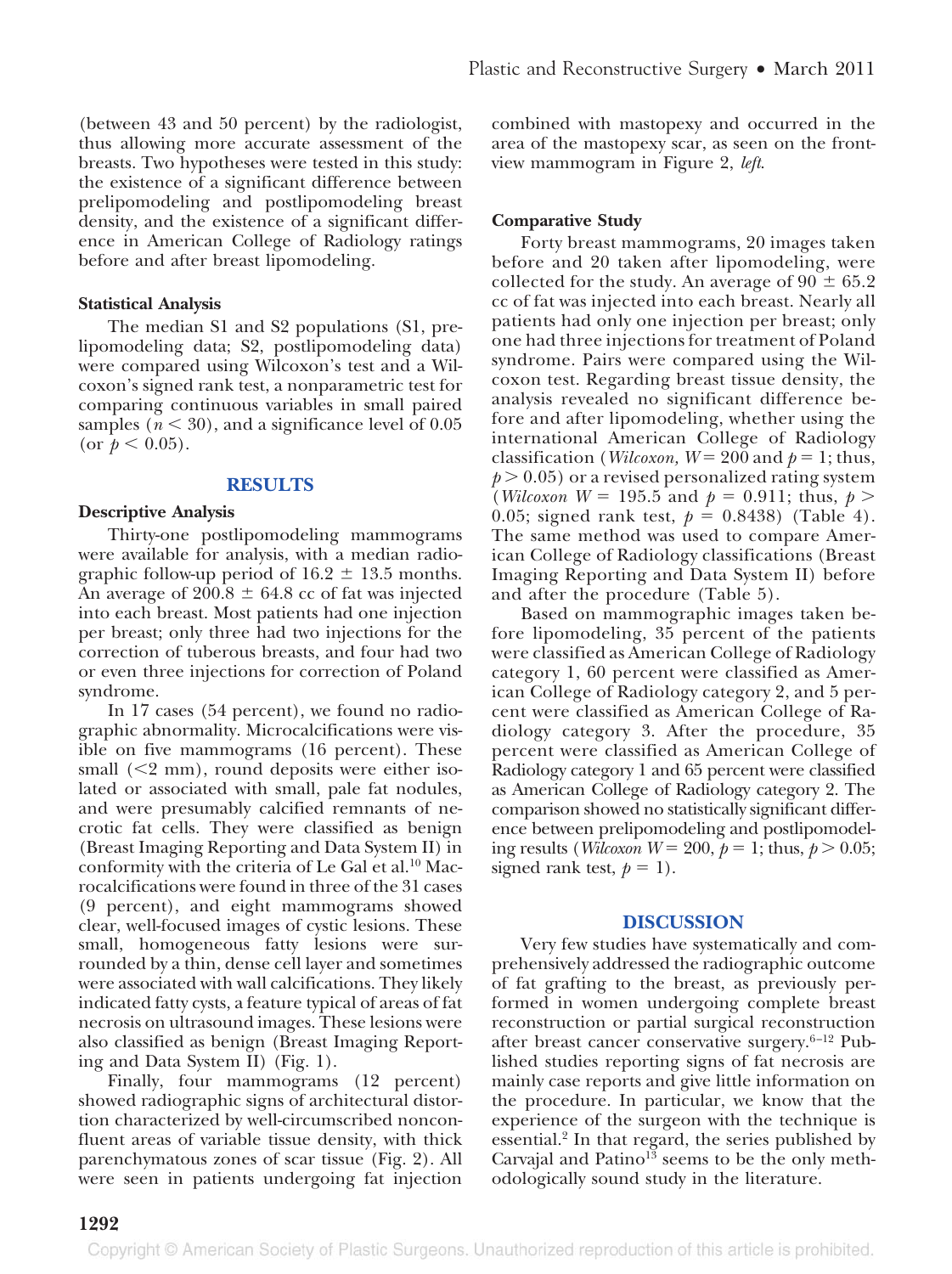#### Volume 127, Number 3 • Radiographic Follow-Up of Breast Surgery



**Fig. 1.** (*Left*) Mammogram obtained at 1 year after lipomodeling (front view), showing well-defined "soap bubble–like" calcified lesions characteristic of fat necrosis. (*Right*) Mammogram obtained at 1 year after lipomodeling (oblique view), with the same soap bubble–like calcified lesions.

Our study is based on strict mammographic analysis and provides valuable information. First, some new post–fat grafting radiographic signs were visible in slightly less than 50 percent of the mammograms studied. Second, overall breast density remained stable over time, with some limited areas of lower density. Third and most importantly, radiographic follow-up was not more difficult after lipomodeling while respecting the procedure, and should no longer be a hindrance to the procedure when using a stable international American College of Radiology classification (Breast Imaging Reporting and Data System II) for breast cancer imaging.

The development of microcalcifications remains poorly understood. $14-18$  Results of the descriptive radiographic study show the presence of microcalcifications in 16 percent of the 31 postoperative mammograms analyzed, in agreement with the average 17 percent reported in the literature.<sup>13,14,19-21</sup> Carvajal and Patino<sup>13</sup> found that 45 percent of the 20 mammograms included in their series contained microcalcifications. All were

considered benign and stable over time, with 85 percent of the images classified as American College of Radiology category 2; the other 15 percent were initially classified as American College of Radiology category 3 but were rated American College of Radiology category 2 after 1 year. Even if the risk of missing a diagnosis of breast cancer has never been associated with breast surgery in general, the use of fat grafting has been controversial for many years, ever since the debate around the publication of Bircoll's results in 1987.<sup>4,5</sup> However, with the use of modern radiographic techniques, particularly magnetic resonance imaging– guided vacuum-assisted core biopsies if there is any doubt, radiologists can now easily distinguish between calcifications resulting from fat necrosis and those associated with cancer.<sup>22</sup>

Large areas of fat necrosis can be prevented by injecting small aliquots of fat in multiple layers and multiple directions, and by avoiding saturation of the recipient tissues with injected fat. $2,23$ When this complication occurs, it is considered a sign of technical weakness, $24$  probably caused by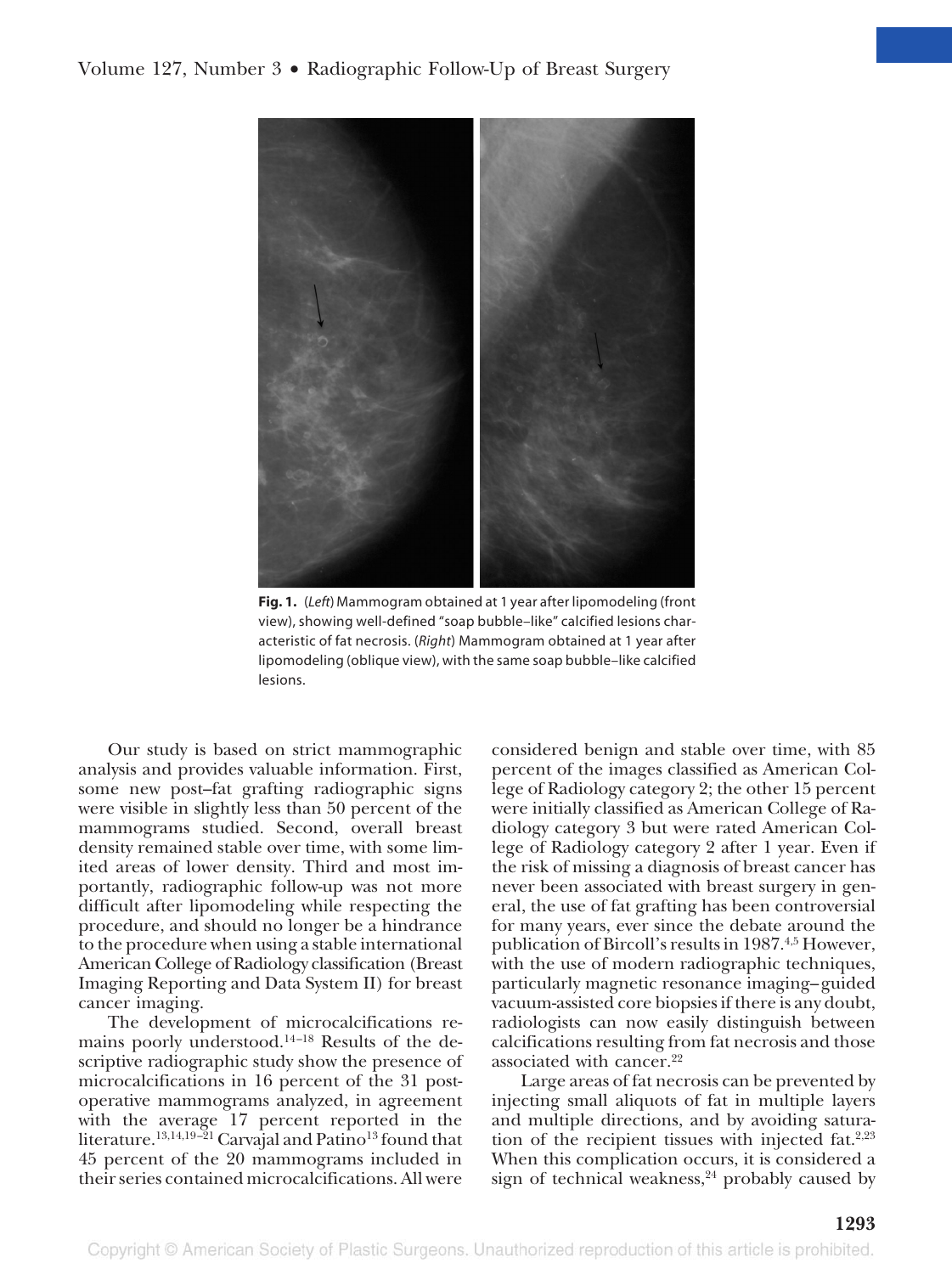

Fig. 2. (Left) Mammogram obtained at 1 year after lipomodeling and mastopexy (front view), showing structural abnormality classified as American College of Radiology category 0 in the area of the mastopexy scar. (*Right*) Mammogram obtained at 1 year after lipomodeling and mastopexy (oblique view), with the same structural abnormality in the area of the mastopexy scar.

| Breast No. | <b>BMI</b> | <b>Volume</b><br>Injected $(cm3)$ | <b>Type of Surgery</b> | <b>Preoperative</b><br><b>Density</b> | Postoperative<br><b>Density</b> |
|------------|------------|-----------------------------------|------------------------|---------------------------------------|---------------------------------|
| 28         | 20.3       | $350 + 157$<br>$260 +$            | POL II R               | 2.25                                  | 2.25                            |
| 37         | 22.5       | 150                               | $PEXY + LIPO L$        | 3.5                                   | 3.5                             |
| 38         | 20.7       | 150                               | $PEXY + LIPO R$        | 4.5                                   | 4.5                             |
| 39         | 20.7       | 60                                | $PEXY + LIPO L$        | 4.5                                   | 4.5                             |
| 42         | 21.8       | 32                                | $PEXY + LIPO L$        | 2.75                                  | 2.25                            |
| 58         |            | 48                                | $PEXY + LIPO L$        | 2.5                                   | 2.5                             |
| 59         |            | 25                                | $PEXY + LIPO L$        | 3.75                                  | 3.25                            |
| 61         | 23         | 22                                | $PEXY + LIPO R$        | 2.25                                  | 2.75                            |
| 62         | 23         | 110                               | $PEXY + LIPO L$        | 2.5                                   | 2.5                             |
| 64         | 20.7       | 158                               | $PEXY + LIPO R$        | 3.5                                   | 3.5                             |
| 68         | 23.8       | 120                               | $PEXY + LIPO L$        | 2.5                                   | 2.5                             |
| 69         | 18.9       | 54                                | $PEXY + LIPO L$        | 2.25                                  | 2.75                            |
| 72         | 27.7       | 50                                | $PEXY + LIPO L$        | 2.5                                   | 2.5                             |
| 75         | 26.5       | 70                                | $PEXY + LIPO L$        | 2.5                                   | 2.5                             |
| 78         | 22.2       | 71                                | AA L                   | 3.25                                  | 3.25                            |
| 79         | 26.2       | 30                                | $PEXY + LIPO R$        | 2.5                                   | 2.5                             |
| 81         | 20.3       | 130                               | $PEXY + LIPO L$        | 3.25                                  | 3.75                            |
| 82         | 20.2       | 210                               | $PEXY + LIPO L$        | 3.5                                   | 3.5                             |
| 83         | 22.4       | 20                                | $PEXY + LIPO L$        | 2.5                                   | 2.25                            |
| 84         | 32.7       | 20                                | $PEXY + LIPO R$        | 2.5                                   | 2.5                             |

**Table 4. Comparative Study of Breast Density before and after Lipomodeling\***

BMI, body mass index; POL, Poland syndrome; LIPO, lipomodeling; AA, aesthetic breast augmentation; PEXY, mastopexy; R, right; L, left. \*According to a revised personalized rating system.

#### **1294**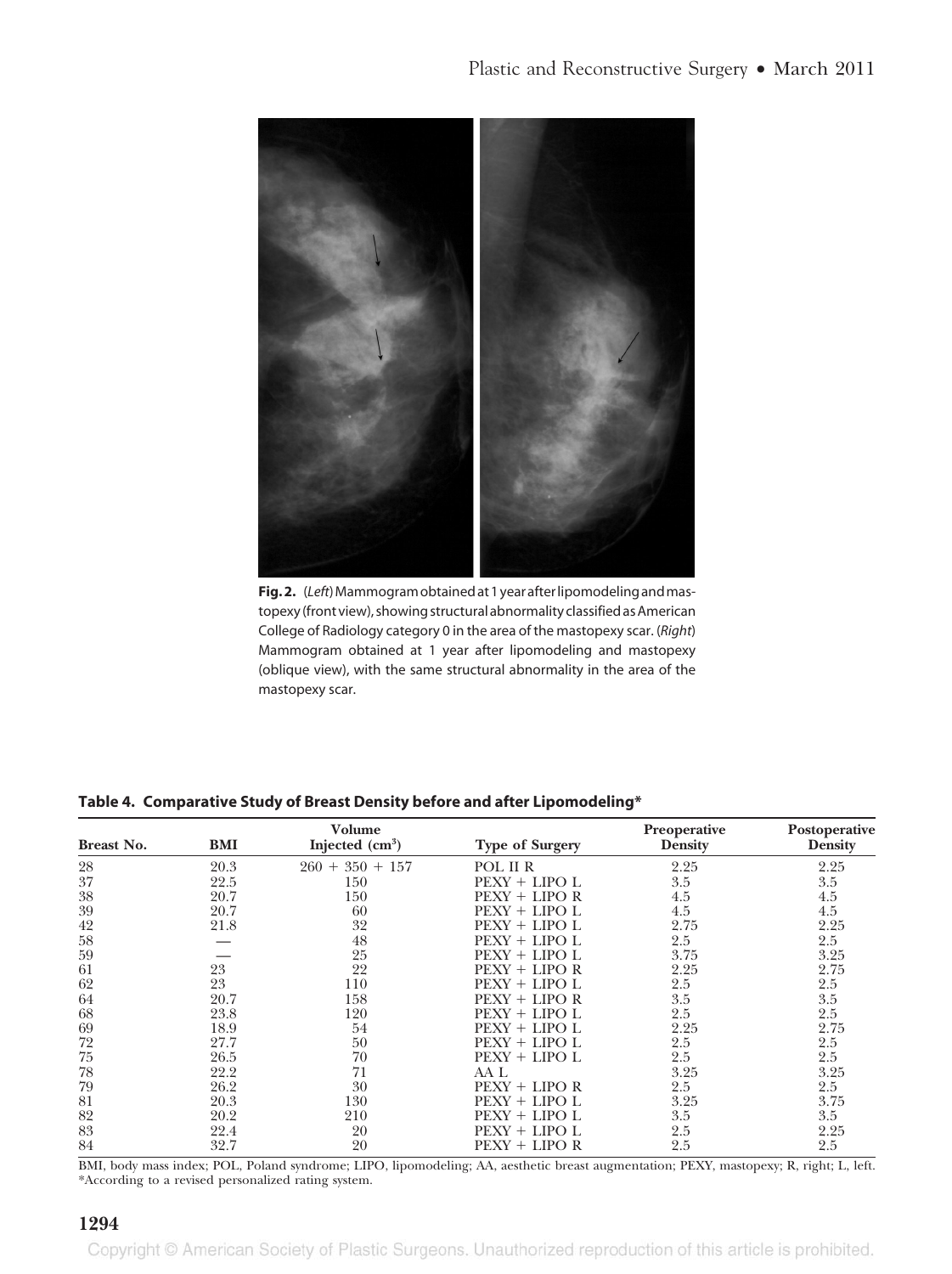| <b>Breast No.</b> | BMI  | Volume<br>Injected $(cm3)$ | <b>Type of Surgery</b> | Preoperative<br><b>ACR</b> Category | Postoperative<br><b>ACR</b> Category |
|-------------------|------|----------------------------|------------------------|-------------------------------------|--------------------------------------|
| 28                | 20.3 | $260 + 350 + 157$          | POL II R               |                                     |                                      |
| 37                | 22.5 | 150                        | $PEXY + LIPO L$        |                                     |                                      |
| 38                | 20.7 | 150                        | $PEXY + LIPO R$        |                                     |                                      |
| 39                | 20.7 | 60                         | $PEXY + LIPO L$        |                                     |                                      |
| 42                | 21.8 | 32                         | $PEXY + LIPO L$        |                                     |                                      |
| 58                |      | 48                         | $PEXY + LIPO L$        |                                     |                                      |
| 59                |      | 25                         | $PEXY + LIPO L$        |                                     |                                      |
| 61                | 23   | 22                         | $PEXY + LIPO R$        |                                     |                                      |
| 62                | 23   | 110                        | $PEXY + LIPO L$        |                                     |                                      |
| 64                | 20.7 | 158                        | $PEXY + Lipo R$        |                                     |                                      |
| 68                | 23.8 | 120                        | $PEXY + LIPO L$        |                                     |                                      |
| 69                | 18.9 | 54                         | $PEXY + LIPO L$        |                                     |                                      |
| 72                | 27.7 | 50                         | $PEXY + LIPO L$        |                                     |                                      |
| 75                | 26.5 | 70                         | $PEXY + LIPO L$        |                                     |                                      |
| 78                | 22.2 | 71                         | AA L                   |                                     |                                      |
| 79                | 26.2 | 30                         | $PEXY + LIPO R$        |                                     |                                      |
| 81                | 20.3 | 130                        | $PEXY + LIPO L$        |                                     |                                      |
| 82                | 20.2 | 210                        | $PEXY + LIPO L$        |                                     |                                      |
| 83                | 22.4 | 20                         | $PEXY + LIPO L$        |                                     |                                      |
| 84                | 32.7 | 20                         | $PEXY + LIPO R$        |                                     |                                      |

**Table 5. Comparative Study of Breast American College of Radiology Classifications (Breast Imaging Reporting and Data System II) before and after Lipomodeling**

BMI, body mass index; ACR, American College of Radiology; POL, Poland syndrome; LIPO, lipomodeling; AA, aesthetic breast augmentation; PEXY, mastopexy; R, right; L, left.

nonobservance of the prescribed procedures.8,25,26 In our series, radiographic modifications indicative of fat necrosis (microcalcifications and macrocalcifications) were observed in 25 percent of the mammograms. In the series published by Carvajal and Patino, $^{13}$  20 percent of the patients had uncalcified and 20 percent had calcified liponecrotic cysts.

The radiographic presentation of liponecrotic "oil cysts" varies with time. First, they appear as solid nodes detectable by ultrasound examination but not by mammography. A few months later, oil cysts become visible, particularly on mammograms. Imaging may also reveal multiple, mainly infracentimetric nodes. Then, the thin cystic envelope may progressively thicken and calcify. Lumps of necrotic fat turn into calcifications: either round, well-defined microcalcifications developing in the vicinity of cysts, or lucent-centered macrocalcifications rated American College of Radiology category 2 when they develop from infracentimetric nodes.22 Analysis of postlipomodeling mammograms requires a thorough knowledge of these variations with time. Furthermore, the occurrence of new fatty lumps may not be directly attributable to lipomodeling, even in treated patients. Fat-grafted breasts, just as any "normal" breasts, consist of ever-changing living tissues and may spontaneously develop calcifications or any other type of lesion. Fat necrosis, like microcalcifications, may be diagnosed after any type of breast surgery.<sup>15–27</sup> However, the only specific characteristic of postlipomodeling tissues is thus the occurrence of multiple small scattered areas of fat necrosis, namely, soap bubble–like, well-defined calcified lesions with thin contour lines (Fig. 1). All of the calcifications observed were categorized by radiologists as American College of Radiology category 2: either full, round, solid masses or round, well-circumscribed, bubble-like lesions.

Interpretation of radiographic findings was found to be easy in all the mammograms studied. The cases of architectural distortion observed in patients undergoing fat injection combined with mastopexy did not complicate radiographic examination, except in one case described in Figure 3. In this patient, discrimination between simple architectural distortion and an evolving malignant lesion was difficult on the basis of the front-view mammogram, but a simple complementary test (centered and focused mammogram and ultrasound) easily confirmed the American College of Radiology category 2 classification. We thus observed that, in a few cases, combined mastopexy and lipomodeling could render the interpretation of radiographic findings more difficult.

No image of a mass histologically consistent with an inflammatory granuloma or giant cytosteatonecrosis was visible on our patients' mammograms. All calcifications were typically benign, and suspicious images were recorded. However, in case of suspicion, as described in Figure 3, complementary radiographic imaging should be performed to obtain a more precise classification of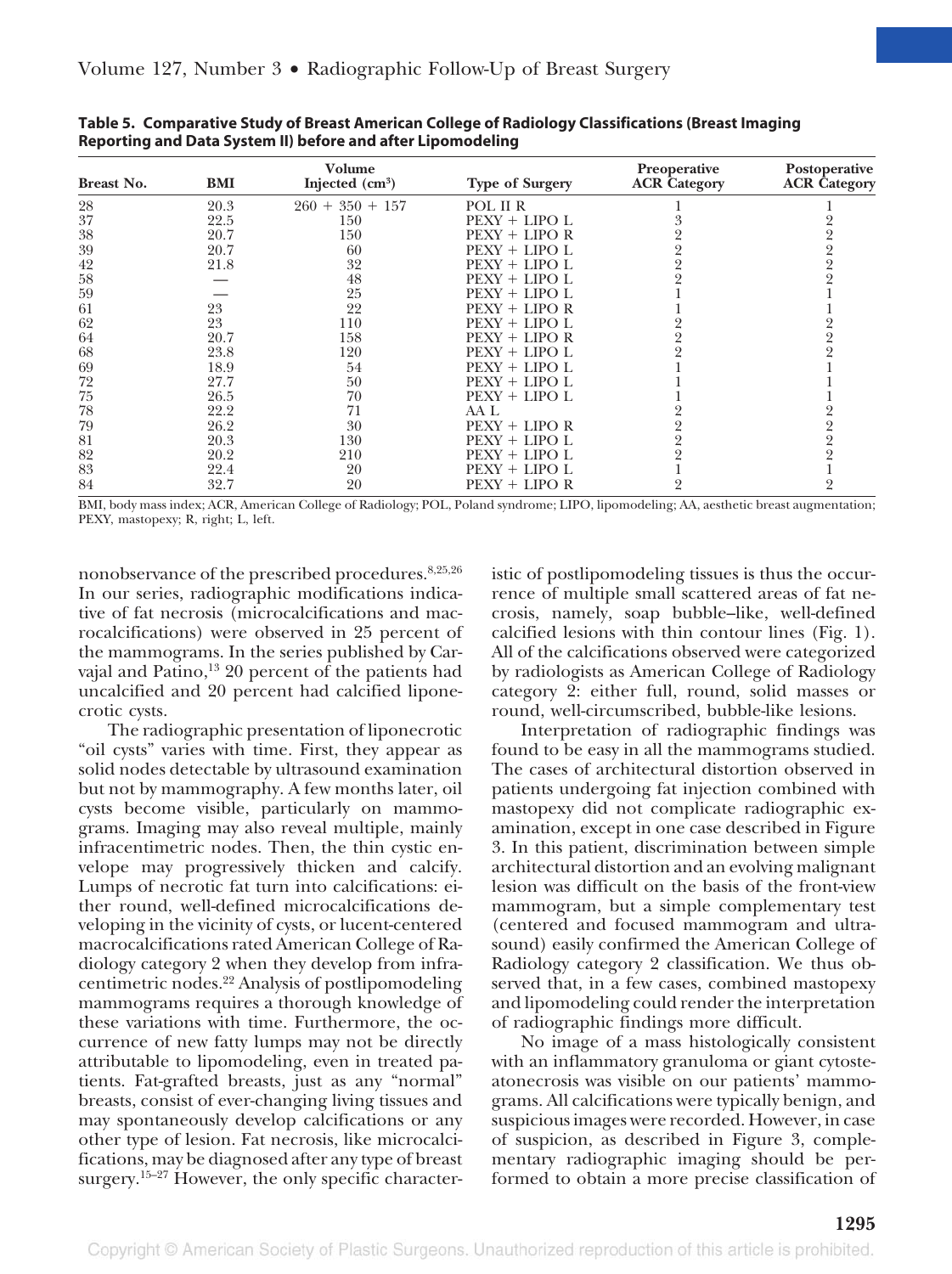

**Fig. 3.** Radiographic signs of "architectural distortion" in a breast with lipomodeling following mastopexy rated American College of Radiology category 2 after simple complementary radiographic imaging (centered and focused mammogram and ultrasound).

the lesion either as American College of Radiology category 2 or, on the contrary, as a suspicious abnormality (American College of Radiology category 4), in which case a microbiopsy or macrobiopsy should be considered.

Results of the comparative radiographic study show that breast density remains stable over time, with some limited areas of lower density. Breast density is calculated as the ratio of the mammary gland to the surrounding fat tissues. The scientific literature has clearly demonstrated that increased breast density is associated with a lower sensitivity<sup>28-34</sup> and a lower specificity<sup>35–37</sup> of mammographic screening. In addition, high breast density is a major risk factor for breast cancer, especially for interval cancers, as confirmed by a meta-analysis of 42 studies.<sup>38</sup> Our results obtained in women before or after lipomodeling have shown no statistically significant difference in breast density. However, fat transfer to the breast is sometimes associated with the presence of brighter areas on postoperative mammograms (Fig. 4).

These low-density areas are not necessarily homogeneous and do not impact American College of Radiology breast density rating. In contrast, small breast density variations within a given American College of Radiology category (e.g., from 30 percent to 48 percent) provide valuable information about the risk of cancer. To better assess these changes, we have divided each American College of Radiology group into three subcategories according to variations of breast density in each category. We observed six partial variations of breast density within the same American College of Radiology category, but this did not significantly impact the final results. Interestingly, the average volume of fat tissue grafted to the 20 patients included in the comparative series was 90  $\pm$  65.8 cm<sup>3</sup>, which is relatively low when compared with the total volume of fat in the breast. As this difference might significantly influence outcome in women undergoing major breast lipomodeling, more precise data should be obtained and compared in subsequent studies.

A major contribution of this work is the absence of difference between American College of Radiology Breast Imaging Reporting and Data System II evaluation before and after lipomodeling. We observed that the interpretation of mammograms obtained after the procedure is easy and effective, without ambiguity. Our findings are in agreement with results reported by Carvajal and Patino,<sup>13</sup> with 85 percent of postoperative mammograms classified American College of Radiology category 2, whereas the other 15 percent initially classified as American College of Radiology category 3 were categorized as stable and rated American College of Radiology category 2 after 1 year. A major finding of our comparative radiographic study is that the American College of Radiology rating is stable over the period of observation, whether before or after lipomodeling.

We acknowledge some weaknesses in the present study. First, because of the difficulty of obtaining preoperative images, the study sample was relatively small, as also reported by Carvajal and Patino.13 Second, one cannot rule out a bias in the interpretation of mammograms because they were taken by different mammography systems with different image quality. Third, most patients in our series also underwent mastopexy, which represents two procedures on each breast. This could render the interpretation of radiographic findings in a few cases more difficult. However, fat grafting was principally performed in the cleavage area, and all mammograms were reviewed by a radiologist blinded to the type of surgery associated with the procedure.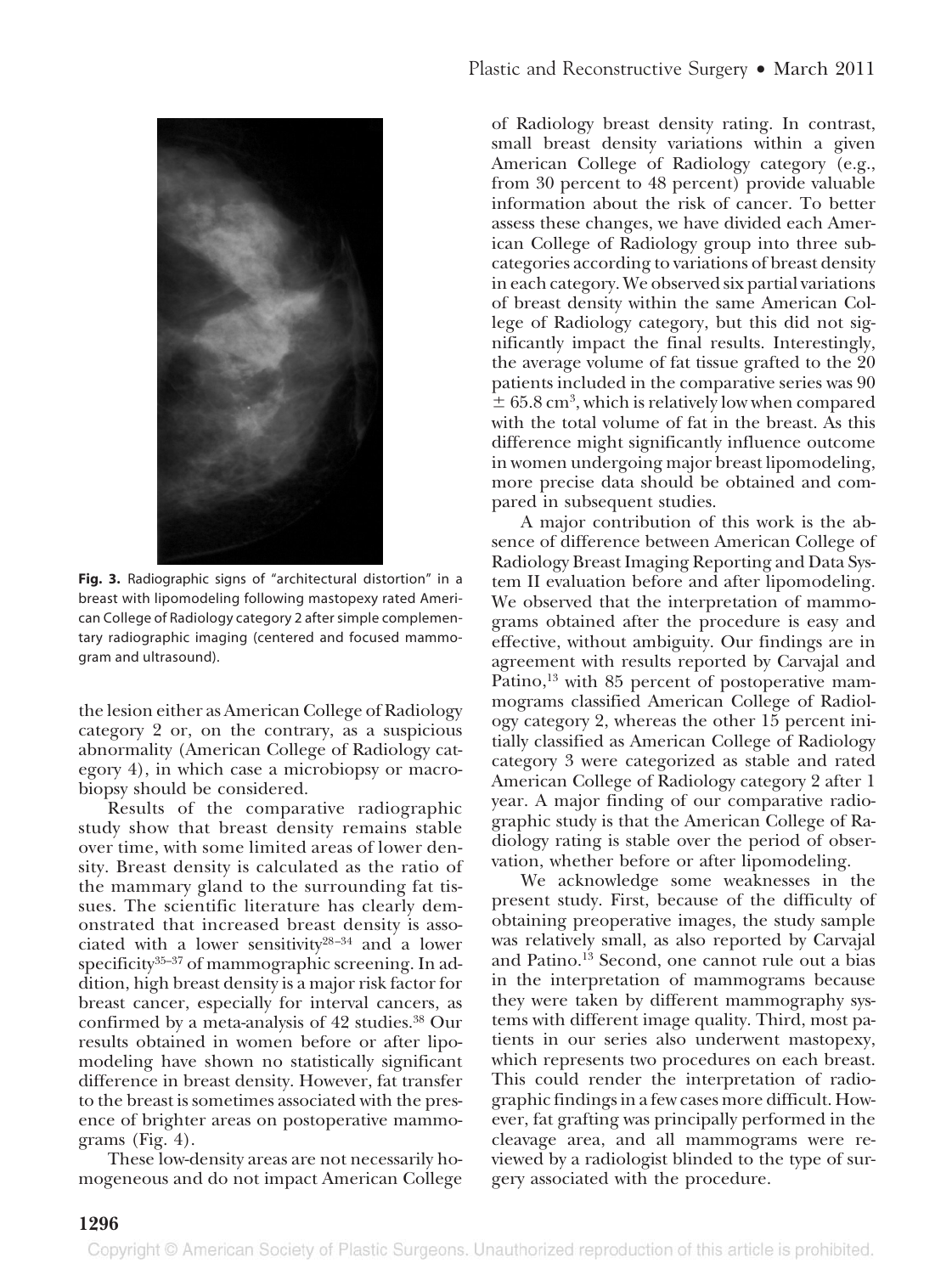

**Fig. 4.** (*Left*) Mammogram of the left breast, density American College of Radiology category 3 corrected to 3.75, with compact mammary gland areas. (*Right*) Mammogram, density American College of Radiology category 3, with numerous compact mammary gland areas at 1 year after lipomodeling, possibly corresponding to decreased density, from American College of Radiology category 3 to category 2.5 or 2.

Consequently, it appears crucial for radiologists to acquire specific knowledge of lipomodeling. A trained breast radiologist is a radiologist with extensive expertise in breast imaging and knowledge of tissue changes following the injection of fat cells. He or she must be able to identify areas of fat necrosis on mammograms and to monitor the evolution of these images over time. He or she must be able to identify tissue abnormalities and to confirm the examination results with complementary radiographic tests or a biopsy. To acquire and develop this competence, breast radiologists must maintain continuing medical education requirements through exchanges with peers and experts. For instance, a specific meeting on postlipomodeling breast imaging (Breast Imaging and Plastic Surgery) is held every year in Lyon, France. A strong collaboration of breast radiologists and surgeons is the only way to avoid alarmist falsehoods regarding postoperative radiographic aspects of lipomodeling, as documented in a previous article.39

A complete preoperative workup including ultrasound and mammographic imaging should be proposed to all patients older than 17 years. Then, between 6 and 12 months after surgery, a baseline workup should be performed by the same radiologist, using the same procedure. If the results of the preoperative workup are negative, any abnormality observed during this immediate postoperative period would be related to the surgery and not to underlying malignant disease. Long-term follow-up should remain tailored to the age and the risk factors of the patients.

#### **CONCLUSIONS**

Our work demonstrates that lipomodeling does not seem to affect the radiographic follow-up of the patients. Although some new radiographic images were visible in slightly less than 50 percent of the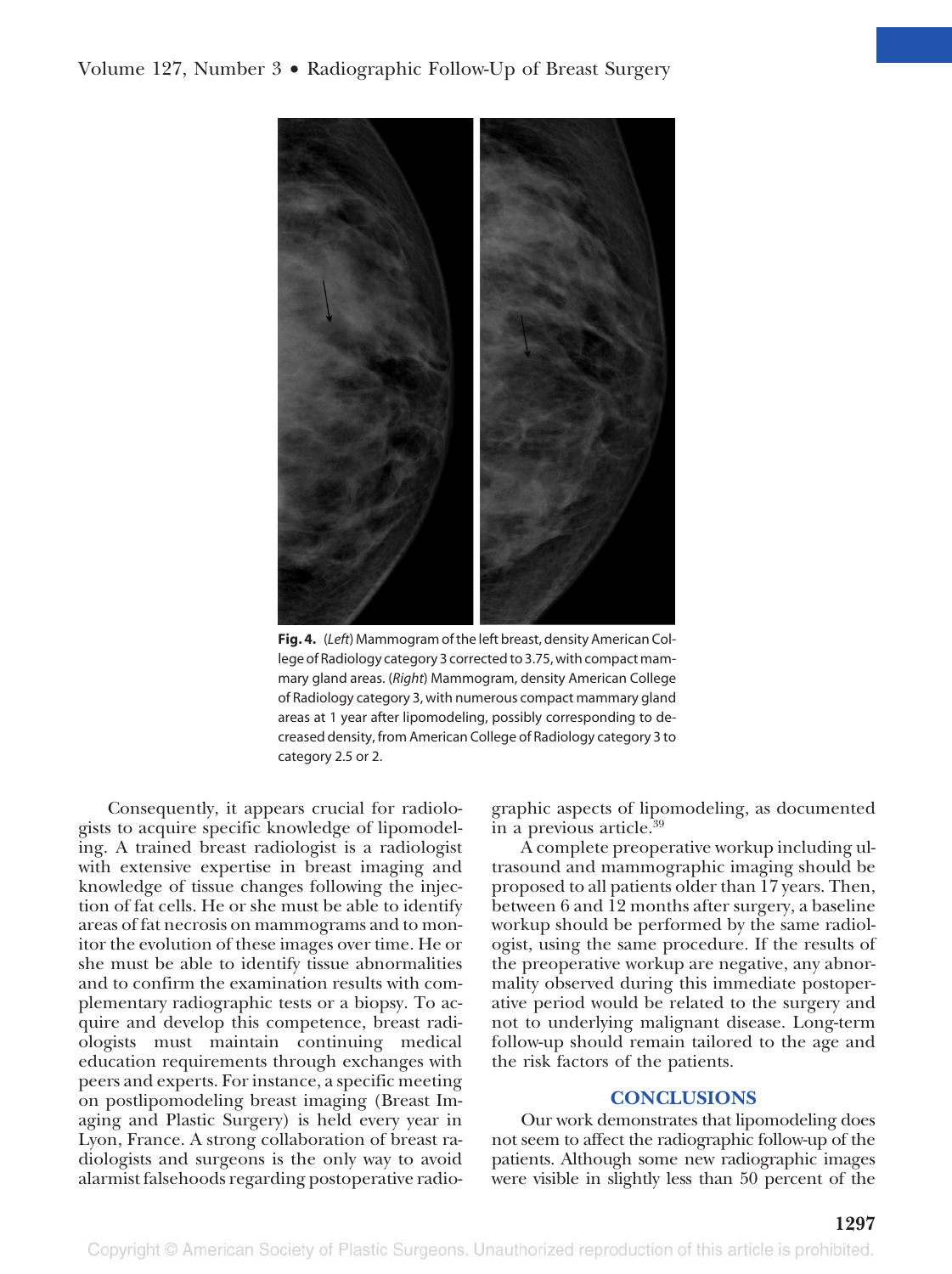mammograms studied, we confirm that postoperative evaluation is effective and accurate when performed by a skilled breast radiologist. Overall breast density remains stable over time, with some limited areas of lower density. Radiographic follow-up of breasts treated with fat grafting is not problematic and should not be a hindrance to the procedure. However, these preliminary results should be confirmed in larger series, and the radiographic follow-up of women undergoing breast lipomodeling should be standardized to ensure reproducibility and improve patient safety.

> *Michaël Veber, M.D.* Léon Bérard Cancer Center 28 Rue Laennec 69008 Lyon, France dr.vebermichael@gmail.com

#### **REFERENCES**

- 1. Mojallal A, Breton P, Delay E, Foyatier JL. Adipocyte grafting: Applications in plastic and aesthetic surgery (in French). *EMC Tech Chir.* 2004;2 45–125.
- 2. Delay E, Garson S, Tousson G, Sinna R. Fat injection to the breast: Technique, results, and indications based on 880 procedures over 10 years. *Aesthet Surg J.* 2009;29:360–376.
- 3. Delay E, Sinna R, Delaporte T, Flageul G, Tourasse C, Tousson G. Patient information before aesthetic lipomodeling (lipoaugmentation): A French plastic surgeon's perspective. *Aesthet Surg J.* 2009;29:386–395.
- 4. Bircoll M. Cosmetic breast augmentation utilizing autologous fat and liposuction techniques. *Plast Reconstr Surg.* 1987; 79:267–271.
- 5. Bircoll M. Autologous fat transplantation. *Plast Reconstr Surg.* 1987;79:492–493.
- 6. Gosset J, Guerin N, Toussoun G, Delaporte T, Delay E. Radiological evaluation after lipomodelling for correction of breast conservative treatment sequelae (in French). *Ann Chir Plast Esthet.* 2008;53:178–189.
- 7. Delay E, Gosset J, Toussoun G, Delaporte T, Delbaere M. Post-treatment sequelae after breast cancer conservative surgery (in French). *Ann Chir Plast Esthet.* 2008;53:135–152.
- 8. Delay E, Gosset J, Toussoun G, Delaporte T, Delbaere M. Efficacy of lipomodelling for the management of sequelae of breast cancer conservative treatment (in French). *Ann Chir Plast Esthet.* 2008;53:153–168.
- 9. Coleman SR. Structural fat grafting: More than a permanent filler. *Plast Reconstr Surg.* 2006;118:108S–120S.
- 10. Le Gal M, Chavanne G, Pellier D. Diagnostic value of clustered microcalcifications discovered by mammography (apropos of 227 cases with histological verification and without a palpable breast tumor). *Bull Cancer* 1984;71:57–64.
- 11. American College of Radiology. *Breast Imaging Reporting and Data System (BI-RADS).* 3rd ed. Reston, Va: American College of Radiology; 1998.
- 12. Pierrefeu-Lagrange AC, Delay E, Guerin N, Chekaroua K, Delaporte T. Radiological evaluation of breasts reconstructed with lipomodeling (in French). *Ann Chir Plast Esthet.* 2006;51:18–28.
- 13. Carvajal J, Patino JH. Mammographic findings after breast augmentation with autologous fat injection. *Aesthet Surg J.* 2008;28:153–162.
- 14. Coleman SR, Saboeiro AP. Fat grafting to the breast revisited: Safety and efficacy. *Plast Reconstr Surg.* 2007;119:775–785.
- 15. Brown FE, Sargent SK, Cohen SR, Morain WD. Mammographic changes following reduction mammaplasty. *Plast Reconstr Surg.* 1987;80:691–698.
- 16. Hogge JP, Robinson RE, Magnant CM, Zuurbier RA. The mammographic spectrum of fat necrosis of the breast. *Radiographics* 1995;15:1347–1356.
- 17. Leibman AJ, Styblo TM, Bostwick J III. Mammography of the postreconstruction breast. *Plast Reconstr Surg.* 1997;99:698– 704.
- 18. Danikas D, Theodorou SJ, Kokkalis G, Vasiou K, Kyriakopoulou K. Mammographic findings following reduction mammoplasty. *Aesthetic Plast Surg.* 2001;25:283–285.
- 19. Yoshimura K, Sato K, Aoi N, Kurita M, Hirohi T, Harii K. Cell-assisted lipotransfer for cosmetic breast augmentation: Supportive use of adipose-derived stem/stromal cells. *Aesthetic Plast Surg.* 2008;32:48–55.
- 20. Zheng DN, Li QF, Lei H, et al. Autologous fat grafting to the breast for cosmetic enhancement: Experience in 66 patients with long-term follow up. *J Plast Reconstr Aesthet Surg.* 2008; 61:792–798.
- 21. Zocchi ML, Zuliani F. Bicompartmental breast lipostructuring. *Aesthetic Plast Surg.* 2008;32:313–328.
- 22. Rebner M, Pennes DR, Adler DD, Helvie MA, Lichter AS. Breast microcalcifications after lumpectomy and radiation therapy. *Radiology* 1989;170:691–693.
- 23. Spear SL. *Surgery of the Breast: Principles and Art.* 2nd ed. Philadelphia: Lippincott Williams & Williams; 2006.
- 24. Castello JR, Barros J, Vazquez R. Giant liponecrotic pseudocyst after breast augmentation by fat injection. *Plast Reconstr Surg.* 1999;103:291–293.
- 25. Nishimura T, Hashimoto H, Nakanishi I, Furukawa M. Microvascular angiogenesis and apoptosis in the survival of free fat grafts. *Laryngoscope* 2000;110:1333–1338.
- 26. Rieck B, Schlaak S. Measurement in vivo of the survival rate in autologous adipocyte transplantation. *Plast Reconstr Surg.* 2003;111:2315–2323.
- 27. Abboud M, Vadoud-Seyedi J, De Mey A, Cukierfajn M, Lejour M. Incidence of calcifications in the breast after surgical reduction and liposuction. *Plast Reconstr Surg.* 1995;96:620– 626.
- 28. Kerlikowske K, Grady D, Barclay J, Sickles EA, Ernster V. Effect of age, breast density, and family history on the sensitivity of first screening mammography. *JAMA.* 1996;276: 33–38.
- 29. Rosenberg RD, Hunt WC, Williamson MR, et al. Effects of age, breast density, ethnicity, and estrogen replacement therapy on screening mammographic sensitivity and cancer stage at diagnosis: Review of 183,134 screening mammograms in Albuquerque, New Mexico. *Radiology* 1998;209:511–518.
- 30. van Gils CH, Otten JD, Verbeek AL, Hendriks JH, Holland R. Effect of mammographic breast density on breast cancer screening performance: A study in Nijmegen, The Netherlands. *J Epidemiol Community Health* 1998;52:267–271.
- 31. van Gils CH, Otten JD, Hendriks JH, Holland R, Straatman H, Verbeek AL. High mammographic breast density and its implications for the early detection of breast cancer. *J Med Screen.* 1999;6:200–204.
- 32. Mandelson MT, Oestreicher N, Porter PL, et al. Breast density as a predictor of mammographic detection: Comparison of interval- and screen-detected cancers. *J Natl Cancer Inst.* 2000;92:1081–1087.
- 33. Wang H, Bjurstam N, Bjorndal H, et al. Interval cancers in the Norwegian breast cancer screening program: Frequency, characteristics and use of HRT. *Int J Cancer* 2001;94:594–598.

#### **1298**